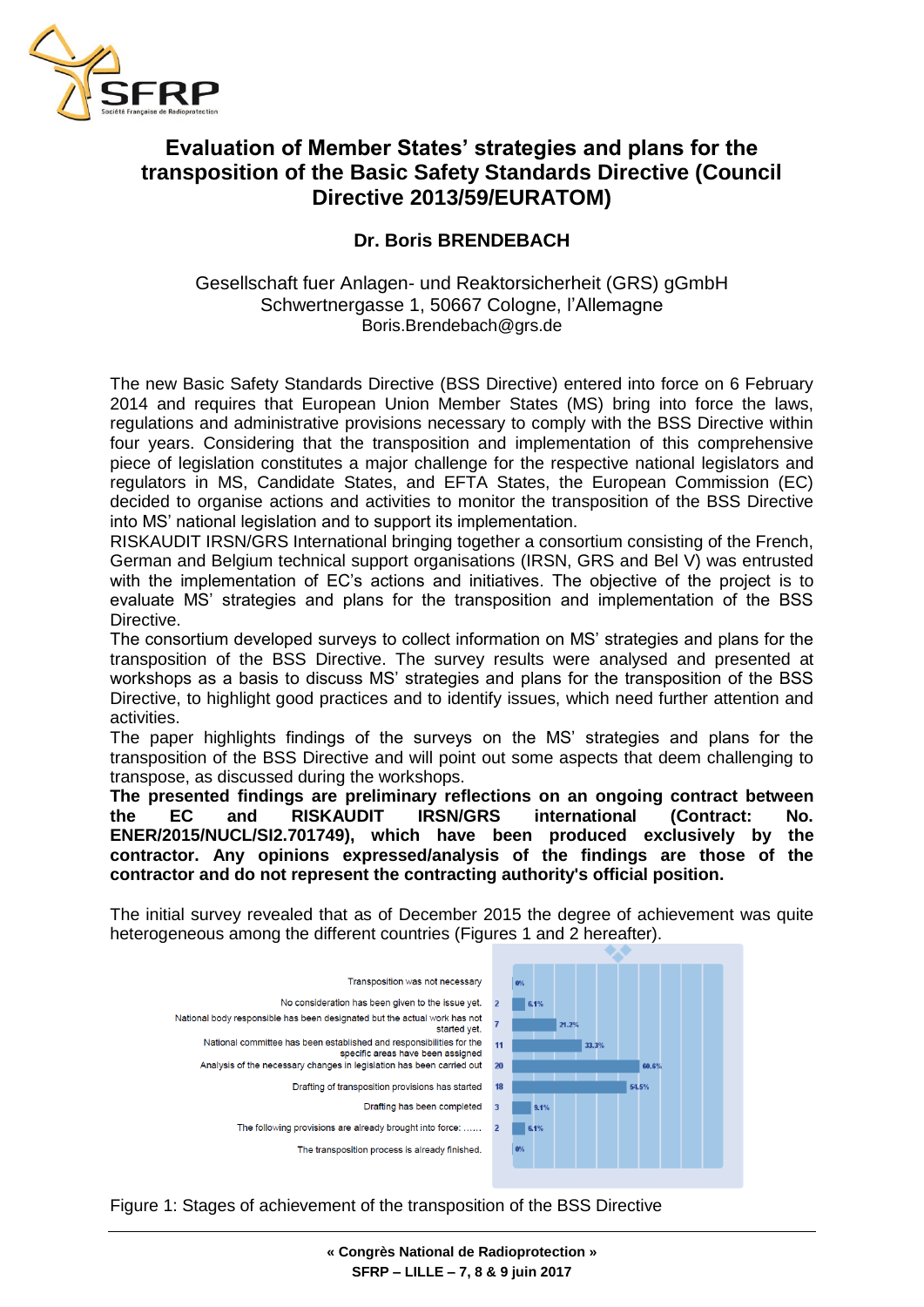



Figure 2: Average percentage of achievement of the transposition of the BSS Directive and number of countries concerned

Some MS explained that the transposition of the BSS Directive into their national legislation requires a time consuming legislative process. It has been necessary to adopt a new Radiation Act or Radiation Decree and some specific decrees and orders of the regulatory body and thus, the approval process at governmental level may delay the transposition.

The workshop discussions led to a decision on the topics to be covered during the three remaining topical workshops, apart from the topical workshop on emergency preparedness and response (EP&R), which was agreed on during the inception meeting of the project, being:

- 1. NORM, radon, building material
- 2. Reference levels, dose constraints

3. Regulatory requirements and infrastructure (authorities, graded approach, education and training…)

During the topical workshop on EP&R it was stated that the transposition process of EP&R related provisions is progressing in all MS. It is expected that the implementation of the BSS Directive into national regulations will be achieved by 6 February 2018. Nevertheless, the Directive requires cooperation amongst MS, for addressing emergencies that may affect other MS, and there is a lack of harmonisation of EP&R measures especially in case of a nuclear accident affecting neighbouring countries. That concerns the harmonisation of countermeasures for both the early phase after a severe accident (within some hours) and also in the intermediate period. It was highlighted that the HERCA-WENRA approach for better cross-border coordination of protective actions during the early phase of a nuclear accident is intended to be applied by all MS.

Furthermore, the participants stated that for food and feed maximum contamination levels for its international trade already exist since their implementation after the Chernobyl accident. On the other hand, for non-food related articles or equipment, no harmonised levels in terms of surface contamination or activity concentration have been agreed among MS.

It is very important for a coherent response following a severe nuclear accident to achieve a better consistency in EP&R with the involvement of expert groups, civil society, and other stakeholders. The dialog with MS is ongoing where the transposition strategies, plans and problem areas have been identified. The next step will be focused on the implementation of the BSS Directive

The contractor's recommendations from the topical workshop on EP&R were:

- The information exchange between MS as well as between MS and EC should continue to support the ongoing national transposition process.
- Cooperation between MS on arrangements for emergencies should be emphasized because currently each country makes separate arrangements. ENSREG is in the process of reviewing the situation of involvement of civil protection services in national EP&R arrangements, and their review should be taken into account to help a process for better integration of all parties involved.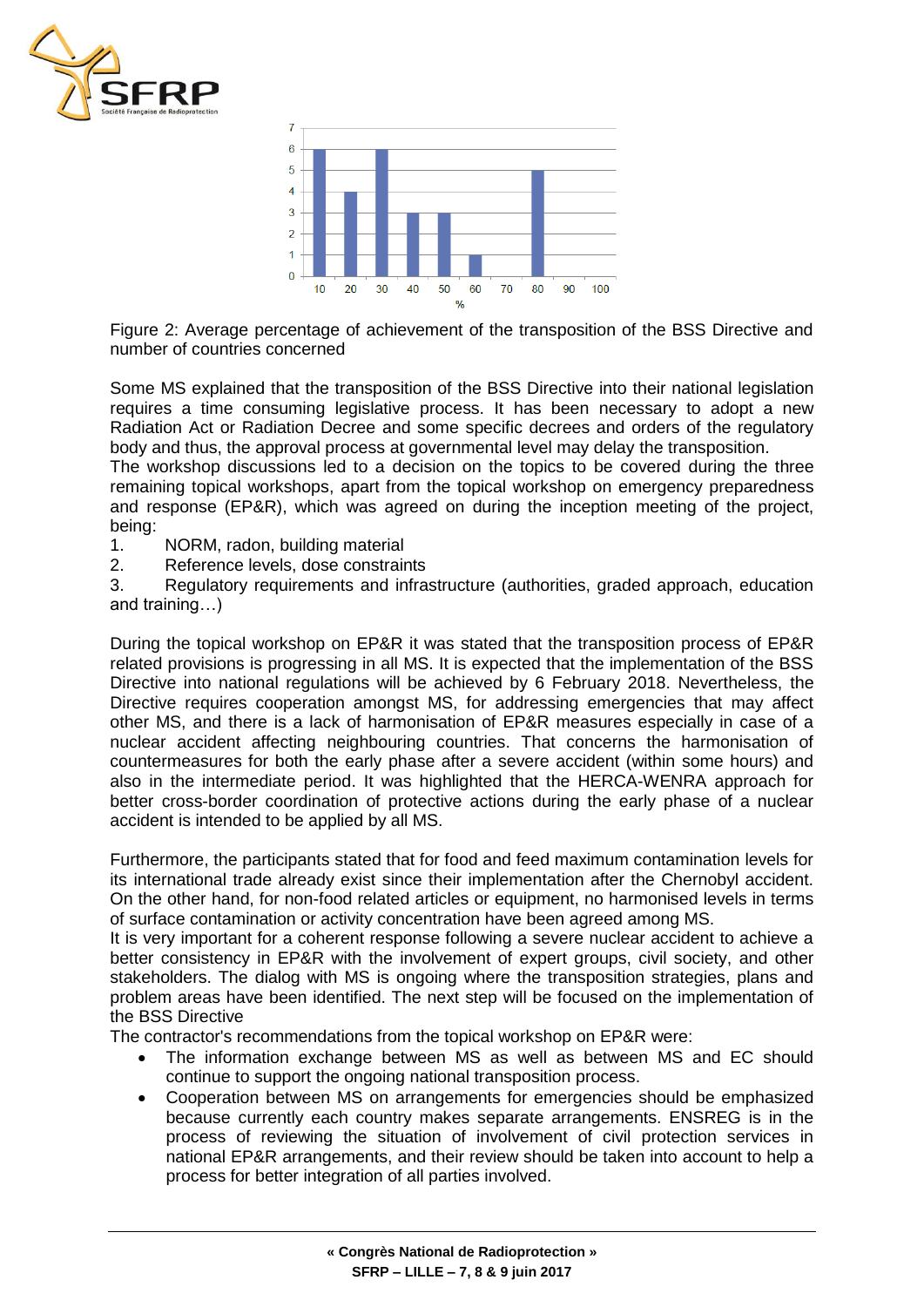

- In case of a cross-border nuclear accident, all countries are fully sovereign in preparing for the emergency situation. Consequently, the types of protective actions, criteria for intervention levels for introducing protective actions, operational intervention levels, and methods for assessing source terms are national responsibilities, but which should be harmonised as much as possible at the regional level.
- Regarding cross-border protective actions a more pragmatic approach is necessary with focus on:
	- o Alignment of reference levels,
	- $\circ$  Common operational intervention levels, emergency action levels and observables as trigger levels for specific protective actions,
	- o Consideration of monitoring strategies/concepts and "general principles" for the extension of planning zones in response.
- MS should be aware of specific transboundary issues related to the handling of contaminated non-food products which has not been addressed yet from a regulatory point of view. This topic should be considered for further common approaches through guidance, recommendations or regulations.
- Nuclear safety authorities should continue to promote compatible response arrangements and protection strategies in the EU, in view of the need under the nuclear safety directive for consistency and continuity between the on-site EP&R arrangements and those under the BSS Directive.
- HERCA initiatives and the EC initiatives related to EP&R issues could be coordinated in order to avoid, as much as possible, the duplication of work.
- There is a need for more detailed discussions and guidance regarding transition from emergency exposure to an existing exposure situation. A strategy for this phase should be developed and all the authorities and stakeholders should be involved. Further work on this issue is on-going at the international level.
- There was reference to the obligation borne by MS to notify draft legislation to the EC according to the Euratom Treaty Article 33 and the subsequent 3 months period for the Commission to issue recommendations if necessary. MS timing to prepare their final transposing measures should take account of this requirement.

During topical workshop on NORM It was stated that the transposition process of NORM, radon, and building materials related provisions is progressing in all MS. It is expected that the implementation of the BSS Directive into national regulations will be achieved by 6 February 2018. Nevertheless, there is a need for further guidance for the transposition of NORM, radon and building materials related issues documented below the legislative level. That concerns e.g.:

- The practical use of clearance/exemption levels in a NORM context,
- The quidance on establishing criteria and limits for discharge of NORM, and
- A methodology for the dose assessment to the public from authorised NORM practices including the definition/selection of exposure scenarios.

Regarding building materials guidance is also needed for:

- The implementation of a sound dose assessment methodology,
- Of sampling and measurement strategies, and
- On the development of a common understanding for imported building materials.

Regarding the establishment of reference levels for radon in public buildings and at workplaces, the recommended value of 300 Bq/m3 will be transposed into national regulation in most countries. There is an urgent need to inform the public on planned actions at an early stage for it to become aware of the risk. For measures to minimise or prevent the ingress of radon into buildings, training for architects is necessary, as they are often not fully aware of the public health risk regarding radon.